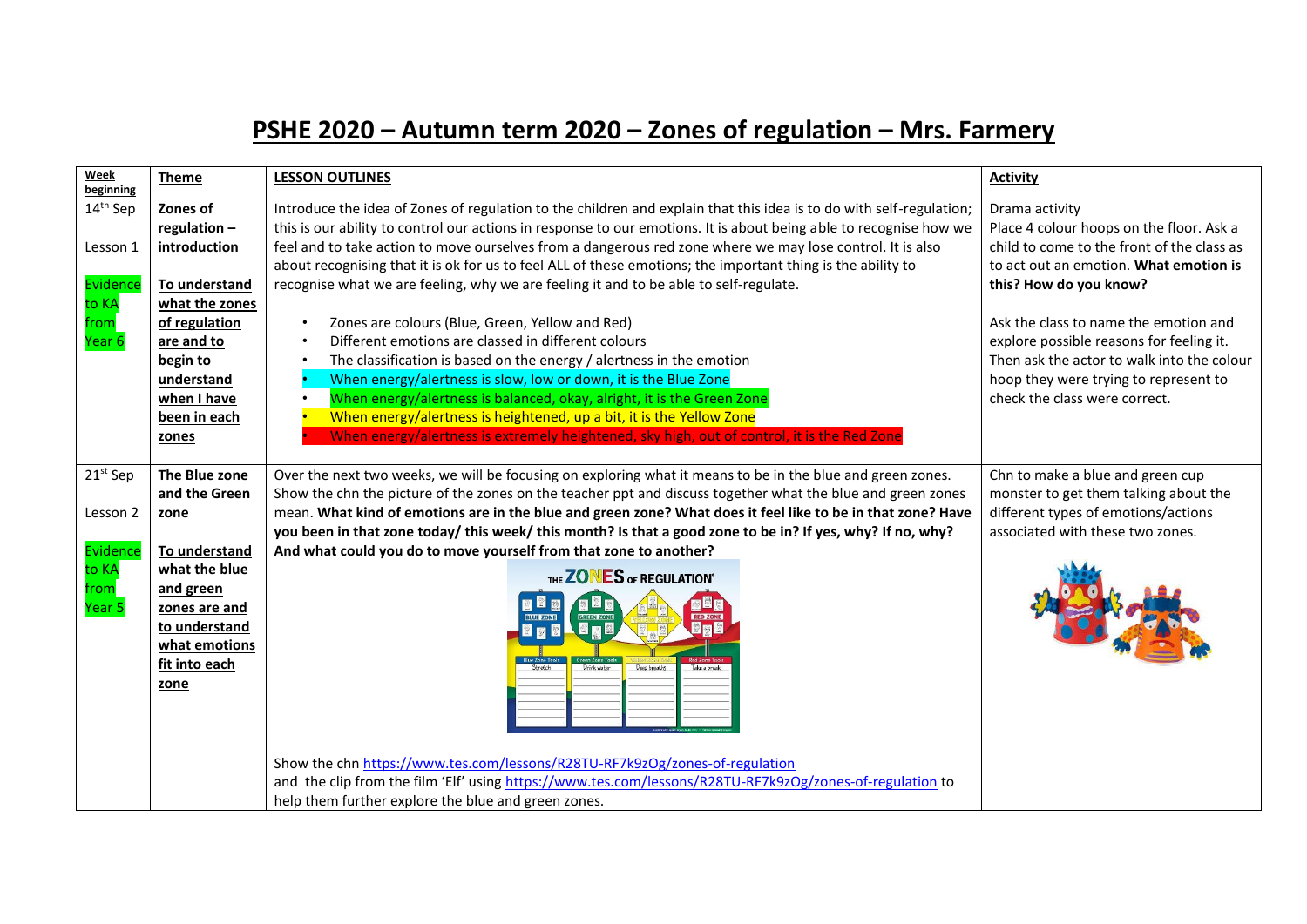| 28 <sup>th</sup> Sep    | <b>The Yellow</b>                                                                                      | Over the next two weeks, we will be focusing on exploring what it means to be in the yellow and red zones.                                                                                                                                                                                                                                                                                                                         | Chn to make a red and yellow cup           |
|-------------------------|--------------------------------------------------------------------------------------------------------|------------------------------------------------------------------------------------------------------------------------------------------------------------------------------------------------------------------------------------------------------------------------------------------------------------------------------------------------------------------------------------------------------------------------------------|--------------------------------------------|
|                         | zone and Red                                                                                           | Show the chn the picture of the zones on the teacher ppt and discuss together what the yellow and red zones                                                                                                                                                                                                                                                                                                                        | monster to get them talking about the      |
| Lesson 3                | zone                                                                                                   | mean. What kind of emotions are in the blue and green zone? What does it feel like to be in that zone? Have                                                                                                                                                                                                                                                                                                                        | different types of emotions/actions        |
|                         |                                                                                                        | you been in that zone today/ this week/ this month? Is that a good zone to be in? If yes, why? If no, why?                                                                                                                                                                                                                                                                                                                         | associated with these two zones.           |
| Evidence                | To understand                                                                                          | And what could you do to move yourself from that zone to another?                                                                                                                                                                                                                                                                                                                                                                  |                                            |
| to KA<br>from<br>Year 4 | what the red<br>and yellow<br>zones are and<br>to understand<br>what emotions<br>fit into each<br>zone | THE ZONES OF REGULATION"<br>Take a break                                                                                                                                                                                                                                                                                                                                                                                           |                                            |
|                         |                                                                                                        | Show the chn https://www.tes.com/lessons/R28TU-RF7k9zOg/zones-of-regulationand the clip from the film to<br>help them further explore the yellow and red zones. Then show 'Hey Warrior' using<br>https://www.youtube.com/watch?v=fzhka72RV30. What zone is explored through this story? What<br>was the part of the brain called that protects us? What emotion does it produce? What can we do<br>to change when we feel anxious? |                                            |
| 5 <sup>th</sup> Oct     | <b>Fingerprint</b>                                                                                     | Remind the children of the 4 zones and their colours. Have you been in any of the zones this week? Can you                                                                                                                                                                                                                                                                                                                         | Using paints, ask the children to stamp    |
|                         | zones                                                                                                  | give me some example of when you felt in the blue zone etc? What did you do to either stay in the zone or                                                                                                                                                                                                                                                                                                                          | 4/5 of their fingerprints and, once dry,   |
| Lesson 4                |                                                                                                        | to get out of the zone? Without naming them, have you seen anyone else in a zone this week? What did                                                                                                                                                                                                                                                                                                                               | allow them to draw over the top to make    |
|                         | To know                                                                                                | they do/look like/say/act like? If you could have given them any advice at that point, what would your                                                                                                                                                                                                                                                                                                                             | them into little characters. KS2 Extension |
| Evidence                | names of                                                                                               | advice have been?                                                                                                                                                                                                                                                                                                                                                                                                                  | - ask the children to also label their     |
| to KA                   | emotions/feeli                                                                                         |                                                                                                                                                                                                                                                                                                                                                                                                                                    | finger monsters to show their emotion.     |
| from                    | <u>ngs</u>                                                                                             | Today, we are going to create some fingerprint zone characters and label their emotions or how they might be                                                                                                                                                                                                                                                                                                                       |                                            |
| Year 3                  |                                                                                                        | acting. Show the chn the model using:                                                                                                                                                                                                                                                                                                                                                                                              |                                            |
|                         |                                                                                                        | https://www.tes.com/lessons/R28TU-RF7k9zOg/zones-of-regulation                                                                                                                                                                                                                                                                                                                                                                     |                                            |
|                         |                                                                                                        | Chn to complete fingerprint activity using 4 different colour paints.                                                                                                                                                                                                                                                                                                                                                              |                                            |
|                         |                                                                                                        | EYFS/KS1 may want to do this as a group activity rather than individually                                                                                                                                                                                                                                                                                                                                                          |                                            |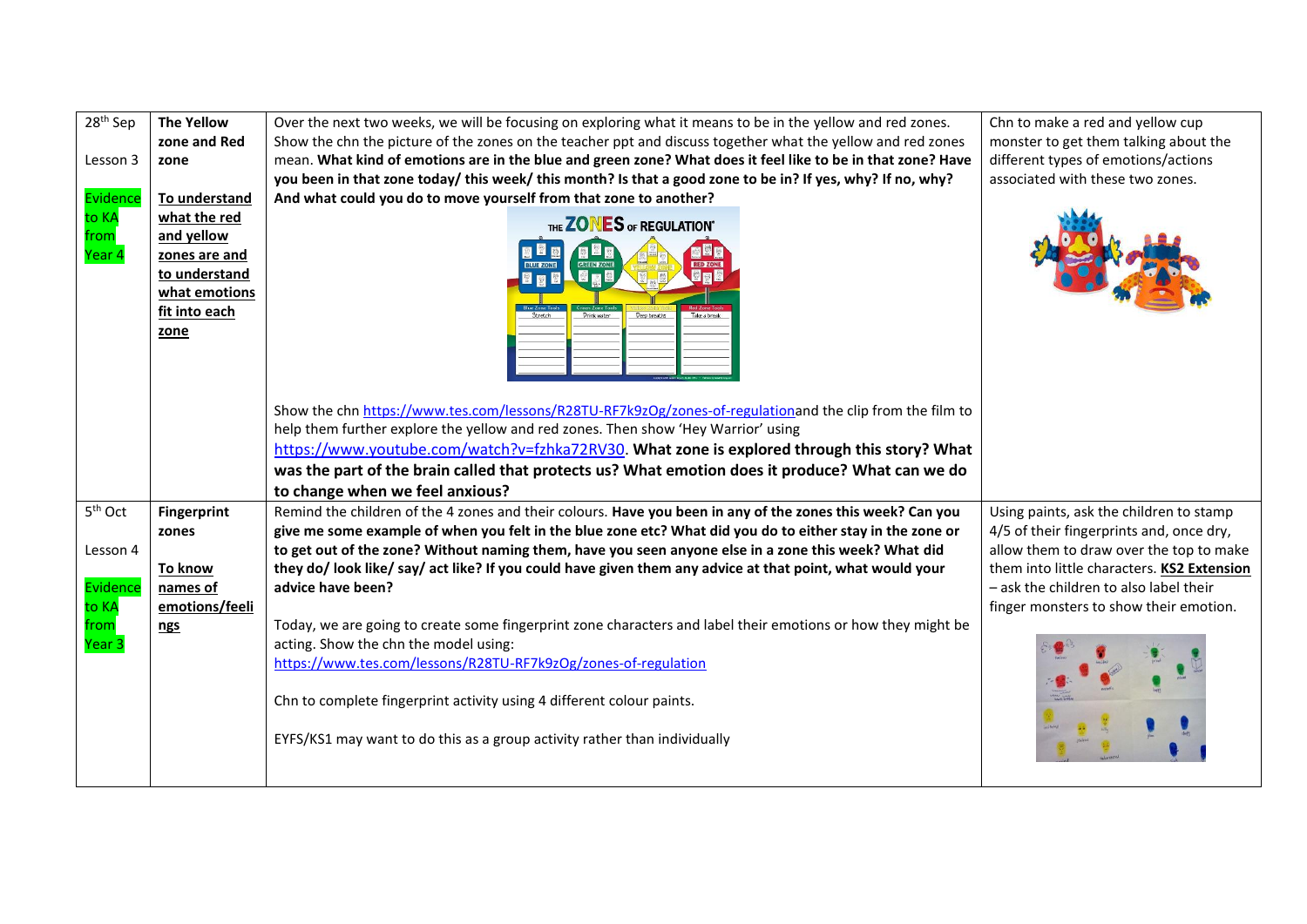| 12 <sup>th</sup> Oct<br>Lesson 5<br>Evidence<br>to KA<br>from<br>Year <sub>2</sub> | <b>Emotions</b><br>scavenger hunt<br>To recognise<br>facial<br>expressions<br>and body<br>language                                                  | Show the chn the 'Emotions Scavenger hunt' on the teacher powerpoint and think through (without naming<br>anyone) when you may have seen these emotions in other people this week. Play a game with the children<br>where you say show me a _____ face! Show me the body language of someone who is ______! Show me<br>someone who is feeling the opposite of [150]<br>It is really crucial that children understand how to read emotions in other people so that they can read them<br>and recognise them in themselves. Playing games like this frequently will help children who find this harder to<br>begin to recognise these. Ask your TA to do some additional sessions with any pupils (particularly looking out<br>for SEN/Vulnerable children) who find it hard to recognise/ name emotions.                                                                                                                                                         | Choose any of the following activities to<br>reinforce recognition of facial<br>expressions:<br>Happy/ sad/ angry photo sort<br>Emotions and feelings drawing<br>activity<br>Match the activities to the<br>emotions activity<br>Emotion board game                                                                                                                                                                                                                                                                                                                                                                                   |  |
|------------------------------------------------------------------------------------|-----------------------------------------------------------------------------------------------------------------------------------------------------|-----------------------------------------------------------------------------------------------------------------------------------------------------------------------------------------------------------------------------------------------------------------------------------------------------------------------------------------------------------------------------------------------------------------------------------------------------------------------------------------------------------------------------------------------------------------------------------------------------------------------------------------------------------------------------------------------------------------------------------------------------------------------------------------------------------------------------------------------------------------------------------------------------------------------------------------------------------------|---------------------------------------------------------------------------------------------------------------------------------------------------------------------------------------------------------------------------------------------------------------------------------------------------------------------------------------------------------------------------------------------------------------------------------------------------------------------------------------------------------------------------------------------------------------------------------------------------------------------------------------|--|
| 19 <sup>th</sup> Oct<br>Lesson 6<br>Evidence<br>to KA<br>from<br>Year 1            | Calming<br>techniques<br>To know<br>breathing<br>techniques to<br>help calm<br>myself down                                                          | Remind the children of all of the work we have done so far on learning about the zones of regulation. What<br>are the 4 zones? Have you been in any of the zones this week? Why is it important for us to be able to know<br>what someone's facial expressions are telling us about their mood? Why is it important for us to recognise<br>this in ourselves?<br>When we are in the yellow, blue or red zones, it is important for us to have tools to get back to the green<br>zone. How do you think we might be able to do this? One important way is breathing techniques. When we<br>are angry, our heart rate increases and we breathe faster. Slowing down our breathing can dramatically affect<br>our emotions and therefore our actions. Teach the class the following breathing techniques using:<br>https://www.tes.com/lessons/R28TU-RF7k9zOg/zones-of-regulation<br>The Six sides of breathing<br>Lazy 8 breathing<br><b>The Calming Sequence</b> | Ask the children to work in pairs or small<br>groups. One is the teacher and teaches<br>the others one of the breathing methods.<br>The others follow their instructions.<br>Repeat with a different 'teacher' for all of<br>the methods.<br>What zone am I in?<br>$\bullet$<br>$\frac{1}{2}$ $\frac{1}{2}$ $\frac{1}{2}$ $\frac{1}{2}$ $\frac{1}{2}$ $\frac{1}{2}$ $\frac{1}{2}$ $\frac{1}{2}$ $\frac{1}{2}$ $\frac{1}{2}$ $\frac{1}{2}$ $\frac{1}{2}$ $\frac{1}{2}$ $\frac{1}{2}$ $\frac{1}{2}$ $\frac{1}{2}$ $\frac{1}{2}$ $\frac{1}{2}$ $\frac{1}{2}$ $\frac{1}{2}$ $\frac{1}{2}$ $\frac{1}{2}$<br>$71.8$ $1.8$ $1.8$ $1.8$ $1.8$ |  |
| <b>HALF TERM</b>                                                                   |                                                                                                                                                     |                                                                                                                                                                                                                                                                                                                                                                                                                                                                                                                                                                                                                                                                                                                                                                                                                                                                                                                                                                 |                                                                                                                                                                                                                                                                                                                                                                                                                                                                                                                                                                                                                                       |  |
| 2 <sup>nd</sup> Nov<br>Lesson 7<br>Evidence<br>to KA<br>from<br>Year <sub>6</sub>  | Size of the<br>problem<br>To understand<br>how to analyse<br>the size of the<br>problem and to<br>try and match<br>my emotional<br>response to that | Remind the chn of the work we have been doing on 'Zones of regulation' and recap a few of the main points<br>together, using your display to help prompt the children's memories.<br>Have you ever over-reacted to something? Why do we sometimes over-react? Roleplay a drama scenario where<br>you overact about the classroom door not being shut. Did my response match the situation? Now role play a child<br>giving you a pencil and over-react by gushing about what they have done for you. Did my response match the<br>situation? Explain that in both situations - one positive and one negative- the reactions did not match the same<br>level as the actual event. Explore this idea (using https://www.tes.com/lessons/R28TU-RF7k9zOg/zones-of-<br>regulation for your reference) and help the children understand the importance of trying to make our actions and<br>emotions match what has actually happened.                                | Ask the children to draw or write some<br>ideas in the different categories using the<br>'Size of the problem' worksheet. Share<br>some of their ideas at the end of the<br>session.<br><b>Size of the Problen</b>                                                                                                                                                                                                                                                                                                                                                                                                                    |  |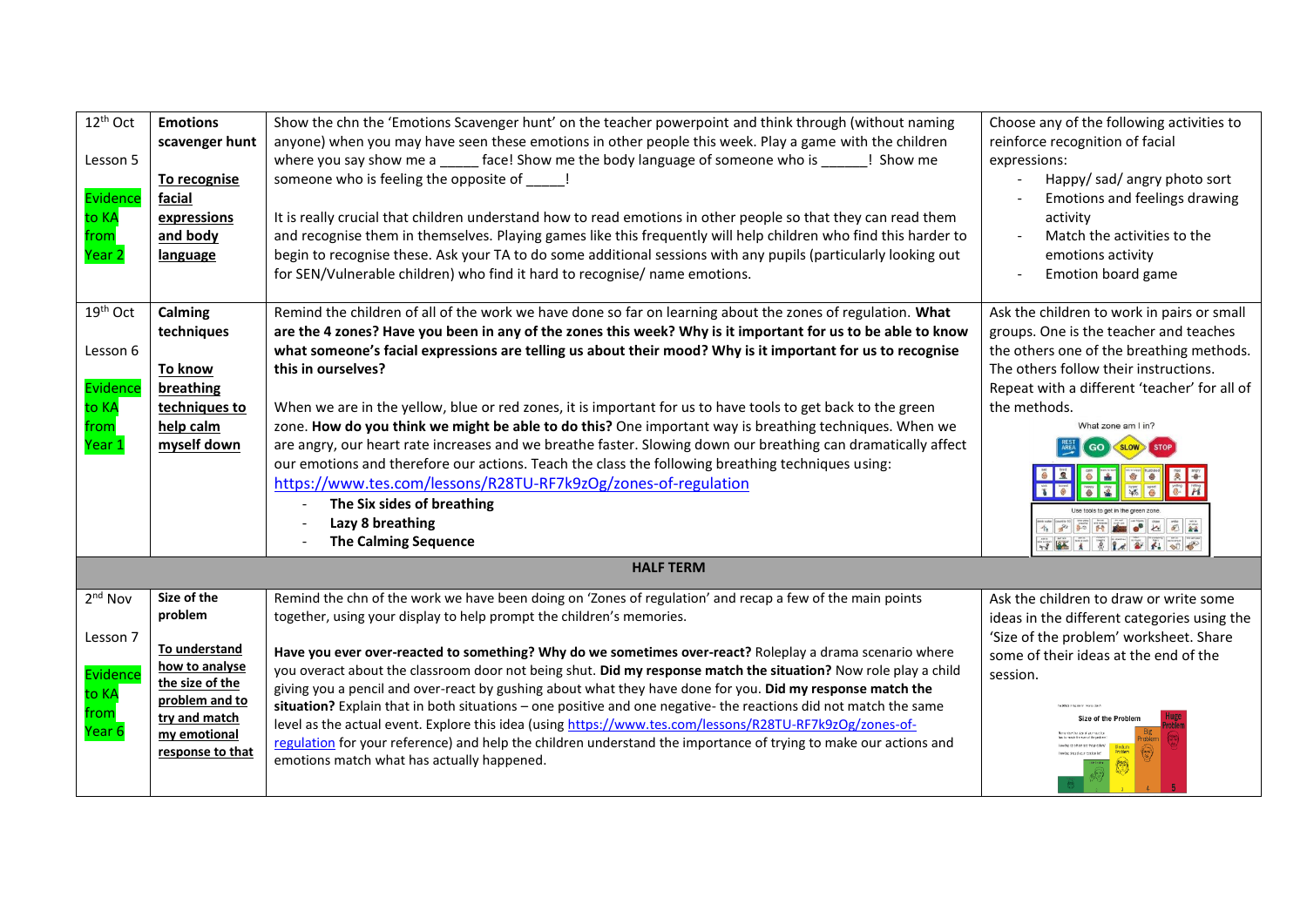| 9 <sup>th</sup> Nov                   | Inner coach vs<br>Inner critic                                                  | Remind the chn of the work we did last week on 'The size of the problem'. The second strategy- to help us self-<br>regulate- is 'Inner Coach vs. Inner Critic'. Explain that we all have an inner voice. Can you hear your inner voice?                                                                                                                                                                                                                                 | Remind pupils that things are going to<br>happen where our Inner Critic may say                           |
|---------------------------------------|---------------------------------------------------------------------------------|-------------------------------------------------------------------------------------------------------------------------------------------------------------------------------------------------------------------------------------------------------------------------------------------------------------------------------------------------------------------------------------------------------------------------------------------------------------------------|-----------------------------------------------------------------------------------------------------------|
| Lesson 8                              |                                                                                 | How do you hear this? Is it a voice or is it you hearing your thoughts? Is it a reading voice inside your head?<br>Recognise that this might be different for different children.                                                                                                                                                                                                                                                                                       | some things to us but we need to try and<br>make that Inner Critic go away and bring                      |
| Evidence<br>to KA                     |                                                                                 | With this activity, pupils will think about things their Inner voice says to them. Examples could be from a time they<br>reached for something hot, their responses may be "It's hot", "Be careful", etc. As a class, brainstorm other things                                                                                                                                                                                                                           | out our Inner Coach to give us positives.<br>Ask children to role play a situation in                     |
| trom<br>Year 5                        |                                                                                 | our inner voice may say to us and times that it may say it.                                                                                                                                                                                                                                                                                                                                                                                                             | school where you find £5 on the floor.                                                                    |
|                                       |                                                                                 | Discuss that an Inner Coach can put positive thoughts in our head like "Good Job!", "I did it!", "Way to go!" and<br>makes us feel good about situations. Discuss different situations in which our Inner Coach comes out and what our<br>Inner Coach may say to us. For example, when we score a goal or do well on a test.                                                                                                                                            | What does the inner coach say? What<br>does the inner critic day? Who should                              |
|                                       |                                                                                 | After talking about our Inner Coach, move onto our Inner Critic. Inner Critic is the voice that puts negative thoughts<br>in our head like "You can't do it" or "Don't even try". Discuss different situations in which our Inner Critic comes out                                                                                                                                                                                                                      | you listen to? Is the inner coach always<br>right? Is the inner critic always wrong?                      |
|                                       |                                                                                 | and what our Inner Critic may say to us for example when we are trying something new.                                                                                                                                                                                                                                                                                                                                                                                   |                                                                                                           |
|                                       |                                                                                 | Discuss the situations in which our Inner Critic may come out and the things our Inner Critic may say we will then<br>prepare ourselves for what we can say back to our Inner Critic like "Go away", "You're not being very nice", "That's<br>not true,", "I'm not listening to that" etc.                                                                                                                                                                              |                                                                                                           |
| 16 <sup>th</sup> Nov                  | <b>Superflex vs</b><br>Superbrain                                               | Remind the children of the lessons we have done on 'The size of the problem' and 'Inner coach vs Inner critic'.<br>Today we are going to learn about a third and final strategy to help us self-regulate. Did you know that a pretend                                                                                                                                                                                                                                   | Show the chn the pictures of 'Superflex'<br>and 'Rockbrain' on the teacher's                              |
| Lesson 9                              | To understand                                                                   | supehero lives inside of us called 'Superflex. He/she is bendable, stretchable and flexible! He helps us "stretch" our<br>minds to think of solutions to our problems.                                                                                                                                                                                                                                                                                                  | powerpoint and ask them to draw their<br>own version.                                                     |
| Evidence<br>to KA<br>from<br>Receptic | that our brain<br>can both help<br>us and hinder<br>us when we<br>come across a | Rock Brain is another character that lives inside of us. He invades our brain and gets us stuck on one problem or<br>thought of how we can do something. Everyone experiences Rock Brain, he is the person that invades our brain<br>when we are stuck on a maths problem and instead of thinking about what we can do to solve the problem we just<br>get stuck and sometimes shut down and not complete our work. Rock Brain usually puts us in the yellow and/or red | KS2 children could also annotate these to<br>show their 'superpowers' or 'problem<br>causing techniques'. |
|                                       | problem                                                                         | zone or even the blue zone and at times can make our tiny problem become a huge problem - just like we talked<br>about 2 weeks ago. When Rock Brain invades our brain, we need to signal for Superflex to come along and help us<br>"stretch" our thinking to so we can come up with different solutions and stay in the green zone!                                                                                                                                    |                                                                                                           |
|                                       |                                                                                 | Example of Problem: Stuck on a maths problem<br>Rock Brain would: Makes us stay stuck on the problem, shut down, give up, not complete the work, get frustrated,<br>lash out, get sent to the Headteacher and receive a consequence.<br>Superflex would: Could ask for help from the teacher, could ask a friend for help, could ask family for help, could<br>use our maths tools (multiplication chart, number line, etc), skip the problem and come back to it.      |                                                                                                           |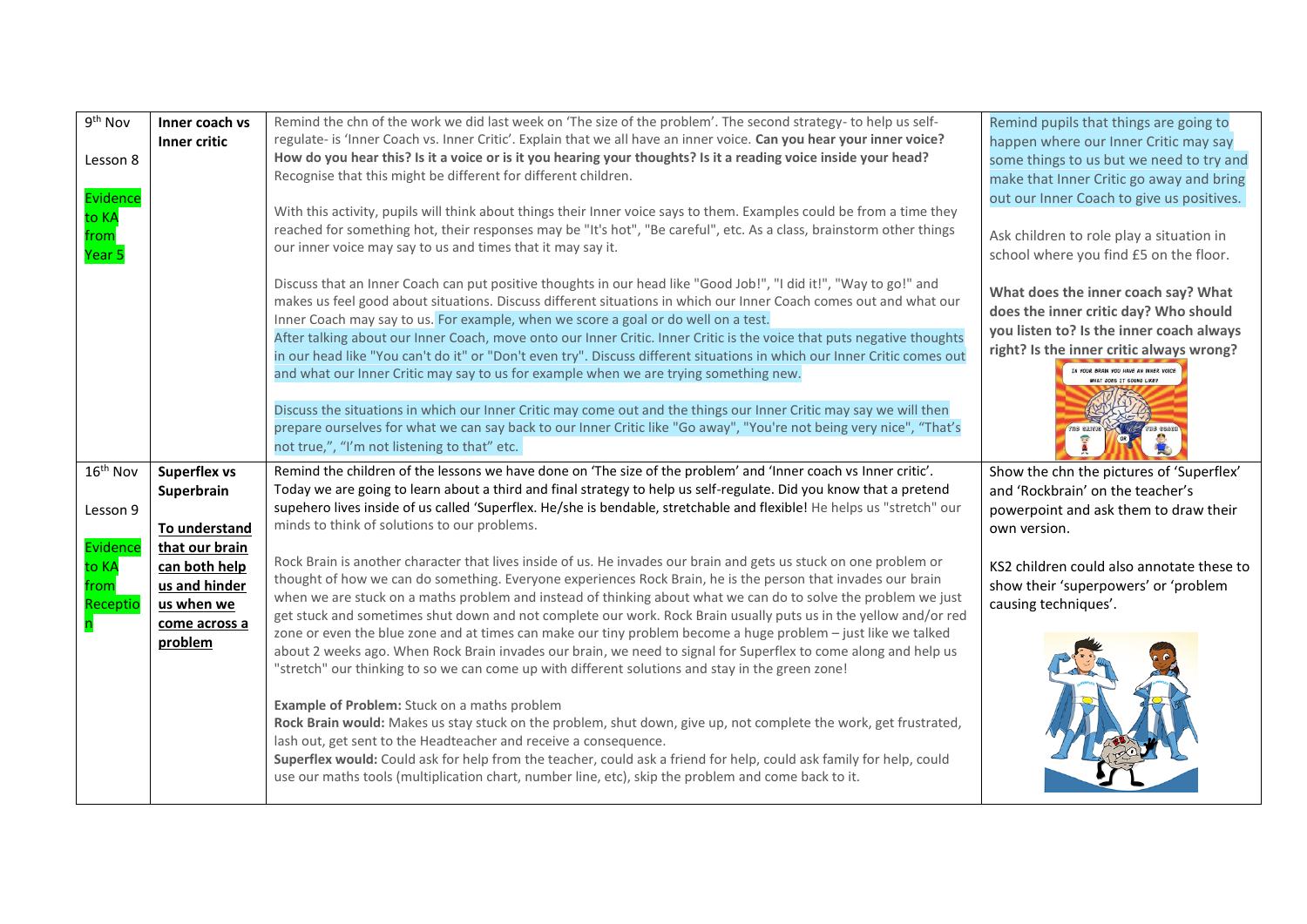| 23rd Nov<br>Lesson<br>10<br>Evidence<br>to KA<br>from<br>Year 4             | <b>Triggers</b><br>To understand<br>and begin to<br>identify<br>situations that<br>'trigger' us                       | Remind the children of the work we did last week about 'Superflex' and 'Rockbrain'. Has anyone<br>experienced either of these this week? Can you tell us about it and how you self-regulated or<br>how you would change the way you dealt with your emotions?<br>It is really important that we know if there are certain things that 'trigger' a strong reaction in us. This<br>could be an emotional reaction or a physical reaction and sometimes triggers can produce irrational<br>reactions. Share some of your own triggers and use a range of serious and funny examples!<br>For Mrs F:<br>Children not saying please and thank-you<br>$\bullet$<br>Cars cutting me up when I'm driving<br>$\bullet$<br>Mr Farmery putting baked beans in the fridge without clingfilm!<br>$\bullet$<br><b>Tottenham losing</b><br>$\bullet$<br>Being hot!<br>$\bullet$<br>Why it is important for us to recognize our triggers as well as why it is important to know<br>other peoples triggers? It is important for us to recognize what our triggers are so that we can use<br>tools to help us calm down and noticing what triggers us will help us get that tool right away or just<br>allow us to stay away from those types of situations/environments. Knowing other peoples triggers is<br>good so that we know ahead of time what makes them upset and we can either help them get a tool<br>when needed to know not to say/do certain things when we are around them. We may need to take<br>action before a trigger is set off! Knowing our own helps us to do this. | Give each pupil a 9 x 9 yellow piece<br>of paper that will be their "caution"<br>sign. On this "caution" sign they will<br>list or draw "triggers" or things that<br>push them into the Yellow and/or Red<br>Zones.<br><b>CAUTION</b>                                                                                                                                                                                                                                                                                                                                |
|-----------------------------------------------------------------------------|-----------------------------------------------------------------------------------------------------------------------|--------------------------------------------------------------------------------------------------------------------------------------------------------------------------------------------------------------------------------------------------------------------------------------------------------------------------------------------------------------------------------------------------------------------------------------------------------------------------------------------------------------------------------------------------------------------------------------------------------------------------------------------------------------------------------------------------------------------------------------------------------------------------------------------------------------------------------------------------------------------------------------------------------------------------------------------------------------------------------------------------------------------------------------------------------------------------------------------------------------------------------------------------------------------------------------------------------------------------------------------------------------------------------------------------------------------------------------------------------------------------------------------------------------------------------------------------------------------------------------------------------------------------------------------------------------------------|----------------------------------------------------------------------------------------------------------------------------------------------------------------------------------------------------------------------------------------------------------------------------------------------------------------------------------------------------------------------------------------------------------------------------------------------------------------------------------------------------------------------------------------------------------------------|
| 30 <sup>th</sup> Nov<br>Lesson<br>11<br>Evidence<br>to KA<br>from<br>Year 3 | <b>Scenarios</b><br>To make<br>suggestions of<br>how we can<br>regulate our<br>emotions in<br>different<br>situations | Today, we are going to think through some scenarios. We will:<br>Identify the emotions<br>1.<br>2.<br>Think through what actions the people involved could take<br>Show the chn the ppt slide and discuss 'STOP, OPT, GO'. Sometimes, we need to take our time and think<br>through our response to something. We need to stop. We need to think through what we do next. Then we can<br>go.<br>Talk through 'The 6 strategies' and how they may help us to make the best choice in dealing with our<br>emotions:<br>1. Walk away - especially important when they are outside or in a place where they can just<br>remove themselves from the problem<br>Ignore – similar to walking away but more plausible when they are in the classroom or hallway<br>2.<br>and can't physically move away from the problem                                                                                                                                                                                                                                                                                                                                                                                                                                                                                                                                                                                                                                                                                                                                                         | Pupils then get into groups and read<br>problem solving scenarios. As a class,<br>discuss what our first reaction may be<br>then Stop and as a group come up with<br>other options on how to solve the problem.<br>Some options may be ones that they<br>thought of and some options may be from<br>the six strategies. Ask each group to<br>share what they feel like the best option is<br>and why.<br>'Stop, Opt, and Go'<br>Learn how to stop (STOP),<br>consider options (OPT)<br><b>OPT</b><br>Use the stop, opt, and go<br>if your body is no longer in<br>GO |